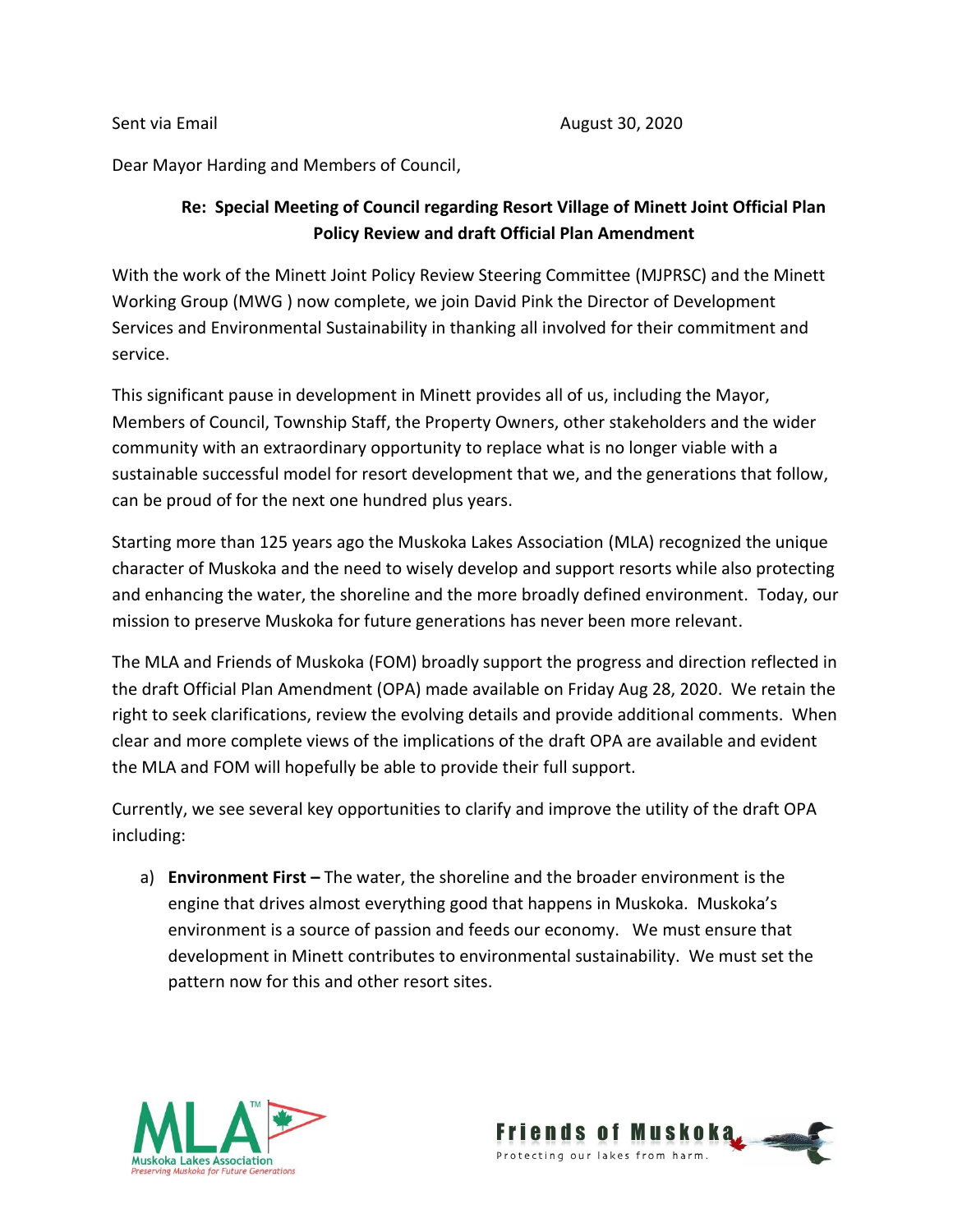We are supportive of the directions and policies in the draft OPA that emphasize the importance of sustainability and environmental protection although there remain a few areas where we believe additional measures or restrictions should be strengthened.

- i. Areas of Use Limitation One such area is in Section 5.4 (incorrectly labelled 5.5) which sets out four areas to be classified as Areas of Use Limitation. The MJPRSC outlined these four areas for their protection while the draft policies 5.4.3 and 5.4.5 seek to allow engineered solutions and some leeway. The protection of these areas were not believed by the MJPRSC to constitute significant or unreasonable constraints within Minett and as such we believe that the enabling policies should be removed.
- ii. Visual Impact the visual impact of shoreline development or the 'view from the canoe' - needs to be mitigated through a variety of measures including strict adherence to TML's building height limit of 45 feet.
- iii. Working with the Environment While captured in the draft OPA, we wish to emphasize the importance of working with topography and existing vegetation to preserve the view from the canoe and demonstrate respect for the waterfront.
- iv. Build Back Better There have been years of alteration of the waterfront in this area and recent issues related to flooding and climate change. The District's floodplain maps have identified some flood vulnerable structures in Minett. While there may be grandfathered rights, Council should seek to ensure that development '*builds back better'* to reduce risks and improve conditions for the future.
- b) **Scale / Density** Excellent progress has been made in the draft OPA on defining the amount and type of space, and the maximum number of units permitted in each of the Minett Zones.

The draft OPA is in line with what the MJPRSC recommended for total Gross Floor Area (GFA) in all areas, although proportionally more in the waterfront area than the MJPRSC recommended. We would like to see a reduction in waterfront GFA and would support that reduction coming from non-accommodation unit space and allowing a greater percentage of waterfront GFA to be allocated to units.

Further, the share of total GFA in each zone (RC1, RC2, VC, R1 and R2) should be specifically delineated to avoid all of the permissions being built in one zone.



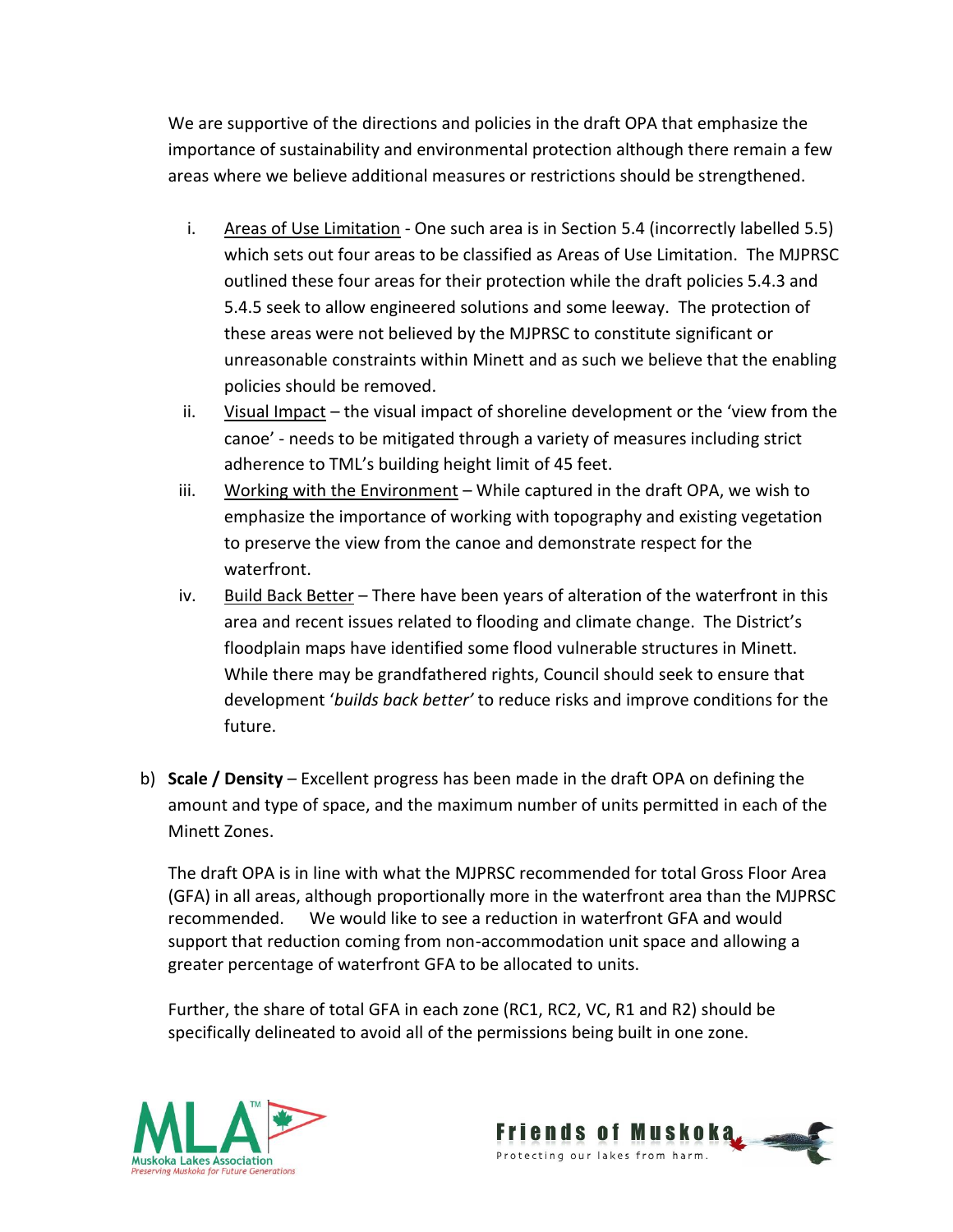- c) **Resort Hamlet –** The MLA and FOM believe that Minett should continue to be designated as a Hamlet. Minett has a history going back more than 100 years as a Hamlet that is also home to several resorts. Already operating in Muskoka are three Resort Villages (Deerhurst in Huntsville, and Taboo and Muskoka Bay in Gravenhurst). Minett has none of the key attributes of these Resort Villages including immediate access to four lane highways, the airport, labour market, healthcare, education and other essential services, including municipal services. These Resort Village attributes cannot be easily or prudently acquired by Minett. Resort Village is defined in TML's Official Plan as "a planned community, serviced by piped municipal sewer and water facilities, in which the focus of use is four season tourist commercial, recreational resort and related commercial activities..." As we do not recommend municipal servicing for Minett and the density that will attract, we believe Resort Village is not an appropriate label for this area. Minett is and should remain a Hamlet or, if you wish, call it a Resort Hamlet.
- d) **Conditions for Commercial Use** The MLA and FOM support the inclusion of clear definitions, and monitoring and enforcement provisions to ensure the resort is operated as a commercial resort with restricted use by the unit investors, owners and their families, especially during the summer season. We support the tests for commerciality in Appendix XX and encourage Council to adopt the additional conditions from the Villas and Touchstone condominium agreements that are missing from the Appendix. If resort residential units are permitted, they should be placed in the centralized rental program should the owner choose to rent them, not on Airbnb or a similar rental platform. We seek further clarification and enhancement of the monitoring and enforcement provisions, tools and their funding to ensure that the resort units are commercially used initially and far into the future.
- e) **Residential Subdivisions on the Waterfront** The MLA and FOM remain strongly opposed to residential subdivisions on the waterfront. However, as part of a comprehensive, clear and detailed phased plan, once the initial resort phase is fully completed and operational, the construction of a limited number of residential units may be supported by the MLA and FOM if subject to detailed and comprehensive condominium agreement provisions backed up by significant letters of credit in favour of the Township and the District.

These detailed provisions and constraints for residential units will need to reside in the OPA to obtain our support and should include the following concepts:



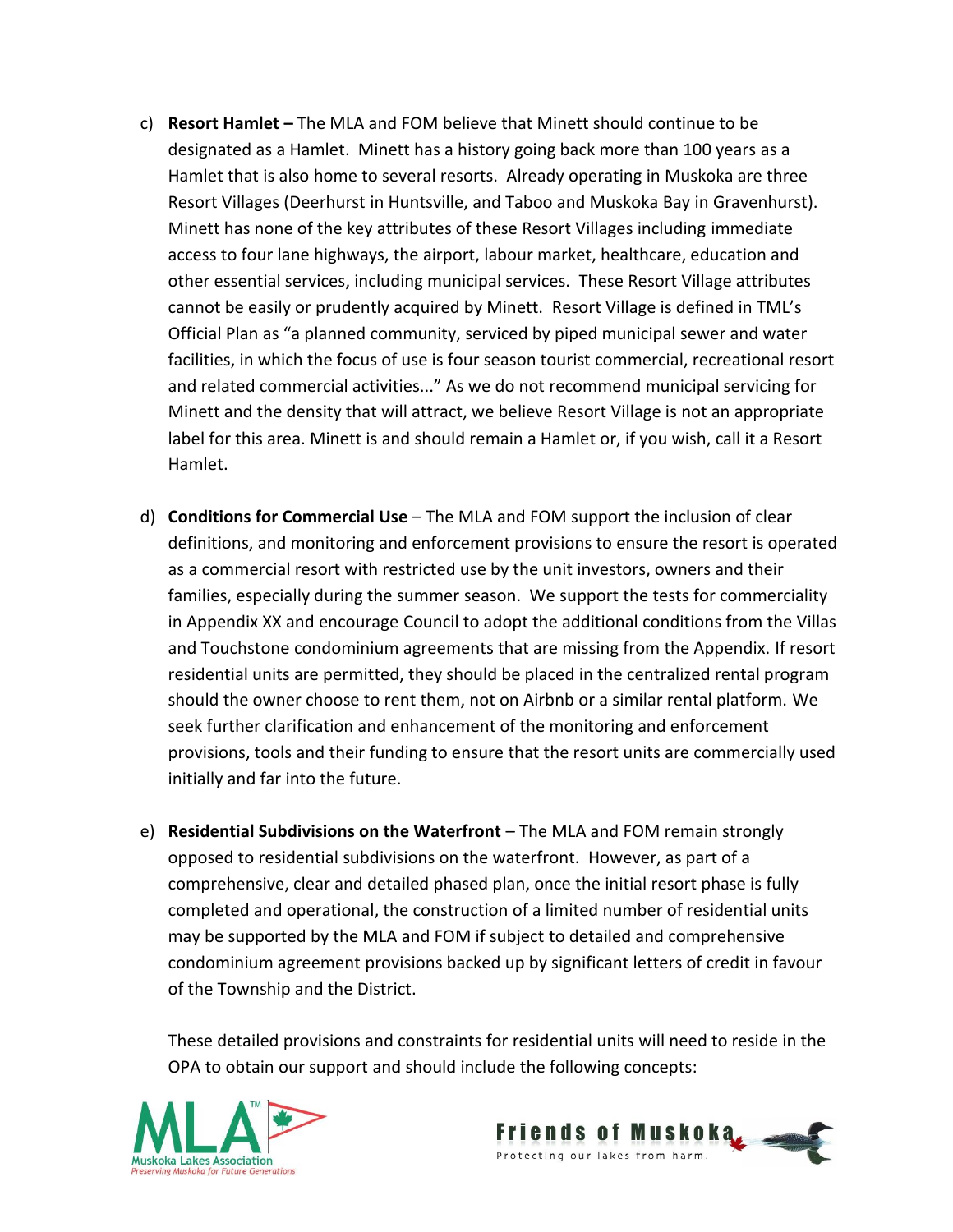- i. Building permits for residential units can only be issued after the completion of the first phase of the resort. Completion should include all associated amenities, infrastructure and landscaping with all deficiencies rectified and inspected and all conditions for occupancy and operation fully satisfied including reporting and monitoring protocols in place with TML related to investor/owner usage along with the other tests of commerciality.
- ii. Building permits for additional residential use should be allocated proportionately with subsequent resort unit phases.
- iii. Further, we also remain concerned for the large areas zoned R2 which we do not believe are supported by the Altus study and do not have the community support infrastructure to function as year-round residential.
- iv. Resort residential units will only be allowed as part of an integrated resort where resort commercial units are subject to rental requirements that guarantee their availability to the traveling and vacationing public, such as those in Appendix XX. Other forms of ownership such as fractional and condominium ownership with permissive owner usage models should not be afforded resort residential permissions.
- f) **Servicing –** Development in Minett should proceed on private communal services so as not to encourage substantial additional density, and there should be adequate protections and securities for TML including a developer responsibility agreement and/or a legal agreement with all of the owners in a condo structure. There exists more than adequate excess capacity for projected growth in existing municipally serviced hubs and resort villages elsewhere in the Township and District. It would not make sense, nor would it be fiscally responsible, to create yet another set of potentially under-utilized municipal septic services in Minett that benefit a profit generating enterprise over community needs.
- g) **Docking –** Docking remains an issue in this area and the boating impact assessment completed by Riverstone notes the dramatic increase in boating traffic since 2007 that regularly exceeds the safe boating capacity in Wallace Bay. As we have said before, the lake is part of our transportation system and we need to assess both the ability to support more marine traffic and the impacts of adding more docking in support of new users. We acknowledge and support the provisions in the draft OPA that suggest some docking restrictions for owners and the travelling public to allow adequate docking for visitors to the amenities in Minett. However, in light of boating safety concerns raised by the Riverstone study, we cannot support the 215 boat slips as of right since we understand 95 of these boat slips are still subject to a holding clause pending measures being put in place to ensure public safety. We recommend this hold clause remain until studies have been conducted and adequate measures are in place to TML's satisfaction.